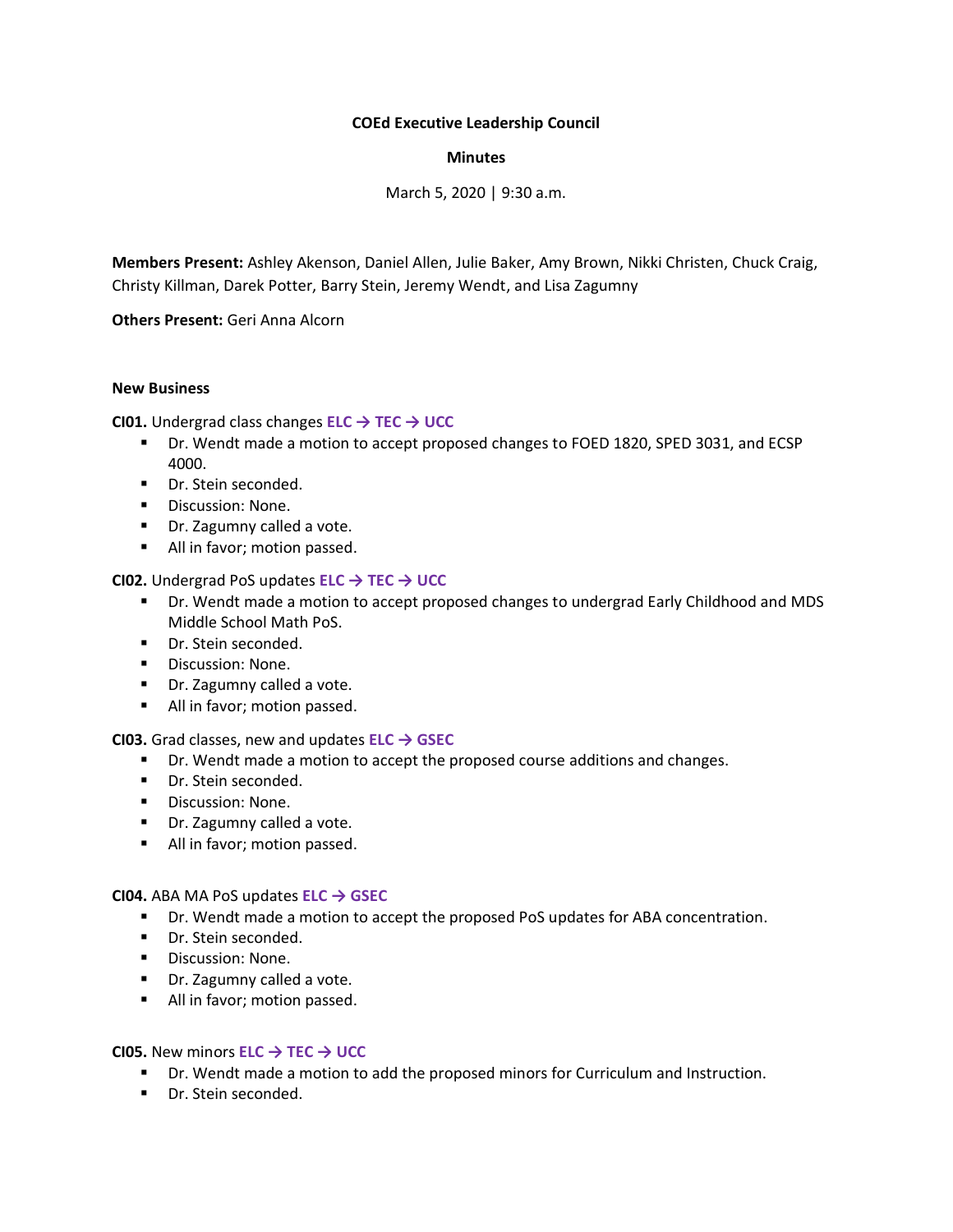- Discussion:
	- o Change "EDPY" course prefixes to "PSY" (based on item CP03).
- Dr. Zagumny called a vote.
- All in favor; motion passed.

**CI06.** Grad Certificate PoS forms **ELC → TEC → GSEC**

- Dr. Wendt made a motion to accept proposed Certificate PoS changes.
- Dr. Akenson seconded.
- Discussion: None.
- Dr. Zagumny called a vote.
- All in favor; motion passed.

**CP01.** Grad course deletions (EDPY) **ELC → GSEC**

- Dr. Stein made a motion to delete EDPY 6510, EDPY 6640, EDPY 6650, and EDPY 7820.
- Dr. Akenson seconded.
- Discussion: None.
- Dr. Zagumny called a vote.
- All in favor; motion passed.

**CP02.** Undergrad course deletions (EDPY) **ELC → UCC**

- Dr. Stein made a motion to delete EDPY 3300.
- Dr. Akenson seconded.
- Discussion: None.
- Dr. Zagumny called a vote.
- All in favor; motion passed.

#### **CP03.** EDPY to PSY **ELC → UCC → GSEC**

- Dr. Stein made a motion to change course prefixes from EDPY to PSY.
- Dr. Killman seconded.
- Discussion: None.
- Dr. Zagumny called a vote.
- All in favor; motion passed.

**CP04.** Concentration name change **ELC → GSEC**

- Dr. Stein made a motion to change the name of the "Educational Psychology" concentration to "Psychology" concentration.
- Dr. Akenson seconded.
- Discussion: None.
- Dr. Zagumny called a vote.
- All in favor; motion passed.

**CP05.** Prerequisite change for PSY 4050 **ELC → UCC**

- Dr. Stein made a motion to accept the proposed prerequisite changes for PSY 4050.
- Dr. Wendt seconded.
- Discussion: None.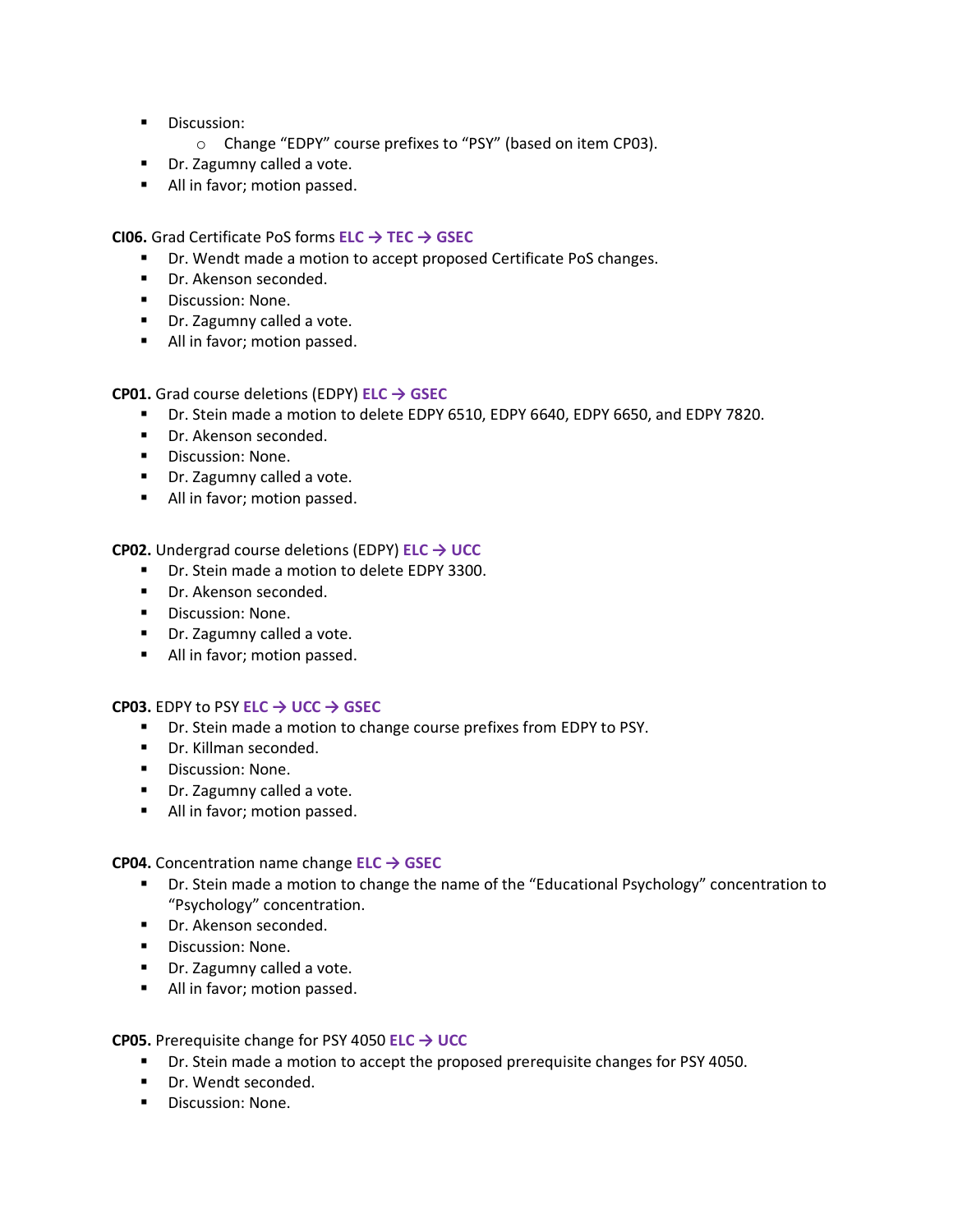- Dr. Zagumny called a vote.
- All in favor; motion passed.

**EX01.** Coaching and Exercise Science minor changes and new minor proposals **ELC → UCC**

- Dr. Killman made a motion to accept proposed changes for Coaching and Exercise Science minors and approve new minors in Aquatics and Health and Wellness.
- Dr. Akenson seconded.
- Discussion:
	- o Dr. Killman discussed various job titles/ responsibilities for Aquatics minors.
- Dr. Zagumny called a vote.
- All in favor; motion passed.

**EX02.** Pre-PA and Pre-PT concentration changes **ELC →UCC**

- Dr. Killman made a motion to accept proposed changes to Pre-PA and Pre-PT concentration PoS and undergrad catalog.
- Dr. Akenson seconded.
- Discussion: None.
- Dr. Zagumny called a vote.
- All in favor; motion passed.

**EX03.** Sports Admin, F&W, and PE licensure concentration changes **ELC → TEC → UCC**

- **Dr. Killman made a motion to accept proposed changes to Sports Administration, Fitness and** Wellness, and PE Licensure concentration PoS and undergrad catalog.
- Dr. Akenson seconded.
- Discussion:
	- o Should pass TEC before submitting to UCC; added to memo.
	- o Will check catalog to see if course should be referred to as "Residenc**e** II" or "Residenc**y** II" before submitting.
- Dr. Zagumny called a vote.
- All in favor; motion passed.

**EX04.** Pre-AT and Pre-OT concentration changes **ELC → UCC**

- Dr. Killman made a motion to accept proposed changes to Pre-AT and Pre-OT concentration PoS and undergrad catalog.
- Dr. Stein seconded.
- Discussion: None.
- Dr. Zagumny called a vote.
- All in favor; motion passed.

**EX05.** New Physical Education Practitioner concentration (non-licensure) **ELC → UCC**

- **Dr. Killman made a motion to approve a new Physical Education Practitioner concentration.**
- Dr. Stein seconded.
- Discussion:
	- o Change "EDPY" course prefixes to "PSY" (based on item CP03).
- Dr. Zagumny called a vote.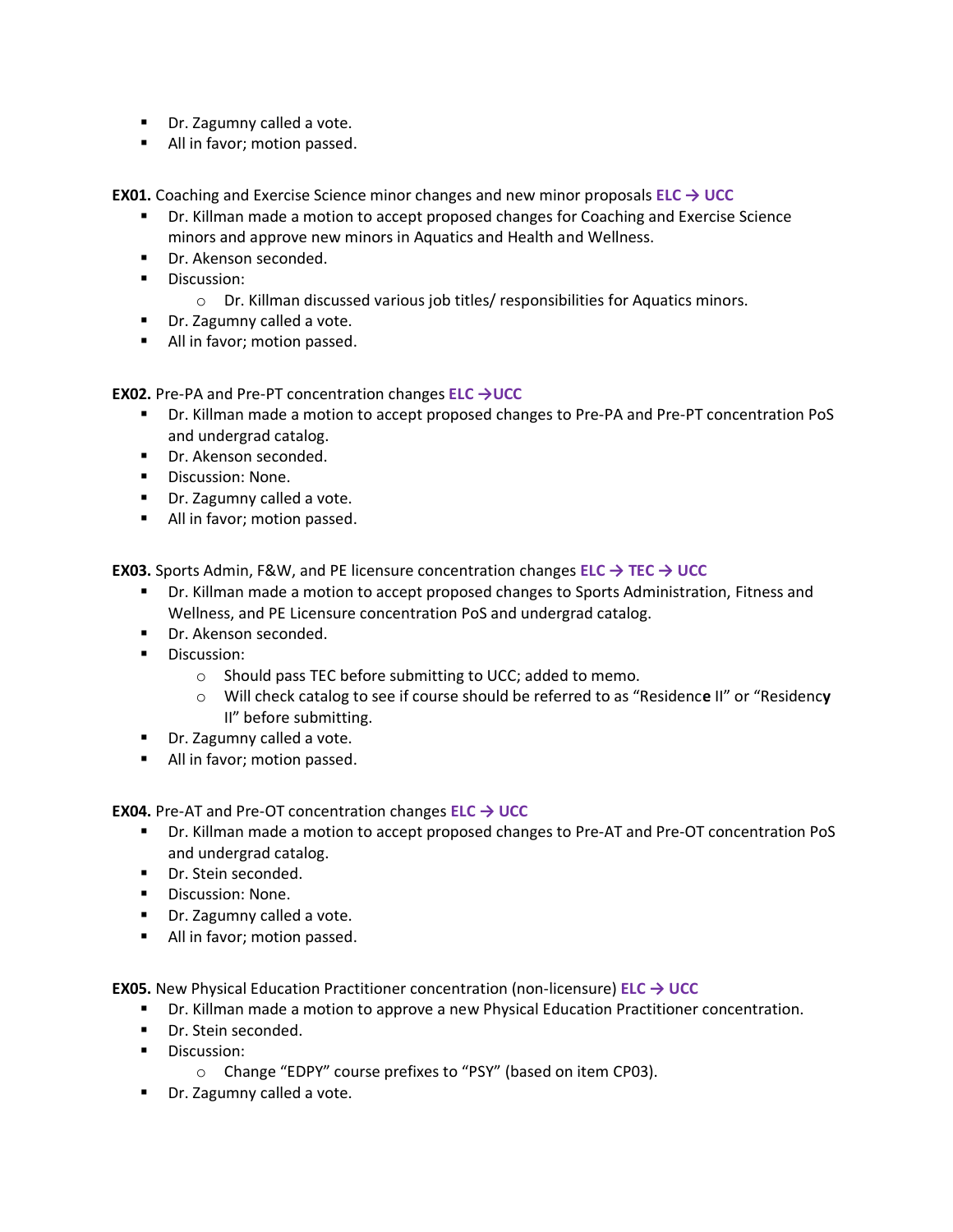■ All in favor; motion passed.

**EX06.** New Exercise Physiology concentration **ELC → UCC**

- Dr. Killman made a motion to approve a new Exercise Physiology concentration.
- Dr. Stein seconded.
- Discussion: None.
- Dr. Zagumny called a vote.
- All in favor; motion passed.

## **Other Such Matters**

University Student Success Center

- Has been in planning stage for one year+ now.
- Advisors will be located in study rooms on bottom floor of Volpe Library.
- HR is currently reviewing advisor interest forms and deciding on assignments.
- COEd will work closely with advisors who will be advising COEd students to make sure they are updated on PoS changes, etc.

## Staggered Lunch Hours

- Staff should try to stagger lunches so that offices are not all closed at the same time (at least one office open 12-1pm).
- Student workers/ GAs are allowed to cover reception areas during lunch periods.

# OCM Purple Pride Competition

- Dr. Killman shared ideas.
- Will meet at 11:00 a.m. on Friday, March 27 in Mem Gym (pending OCM confirmation).

# Special ELC Meeting

- March 13, 2020 at 9:00 a.m. in TJ Farr 108.
- Curriculum & Instruction has several items to submit.

#### COOP Updates

- Departments should have two COOP plans.
	- o 1) Natural disasters
	- o 2) Pandemics
- All courses should have iLearn presence.
- Dean's Council decided that in emergency situations, faculty may assign grades once 70% of semester has been completed. Faculty may move capstone/finals.
- Department chairs should inventory who has laptops or home computers to work from home.
- Encourage sick people to stay home. Do not come to campus if you have a fever. Disinfect common areas!

Science Fair (STEM Center)